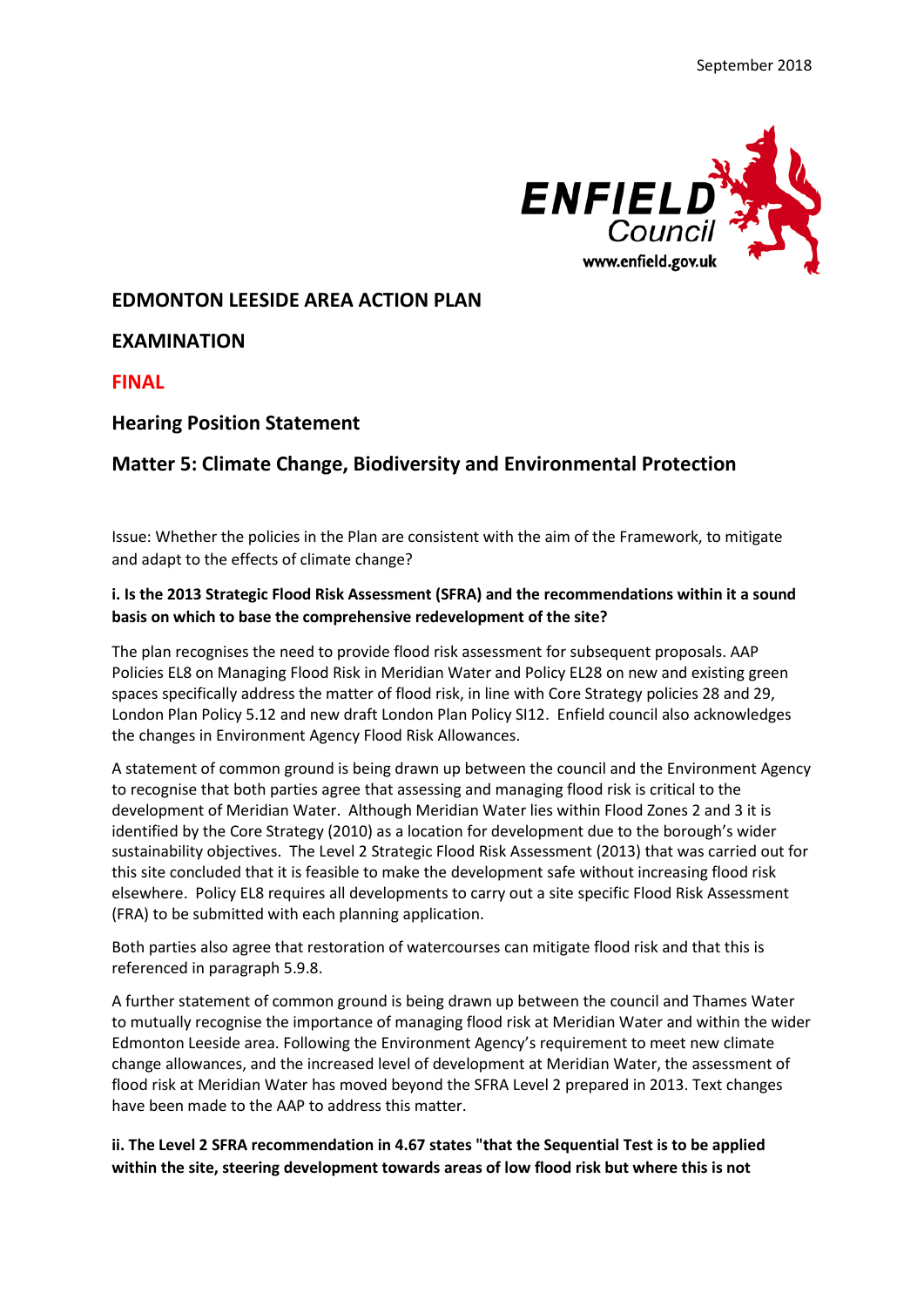# **possible, in making their allocations, the Council will need to be satisfied that the Exception Test can be passed" Is this approach realistic or appropriate for Meridian Water, given the high densities proposed ?**

The SFRA Level 1 undertaken showed need for development at Meridian Water, as established in the Core Strategy. The Sequential Test approach is in accordance with NPPF paragraph 155-165. Enfield Council accepts that the previously undertaken SFRA Level 2 is now in need of being renewed, in line with new Flood Risk Allowances.

However, this AAP only provides the overarching policy framework for regeneration at Edmonton Leeside. Specific testing and solutions to assess and address flood risk are more appropriate to be brought forward for individual proposals and planning applications, and as part of the forthcoming Meridian Water masterplan. Densities proposed will be taken into account but are not considered an impediment in themselves.

On a scheme wide basis the infrastructure work tackles flood risk on a comprehensive level for the entire Meridian Water site, including proposed major ground works in the lee valley regional park and the central part of the site to create flood storage capacity. Thereafter, for subsequent development, additional flood risk mitigation will be undertaken as required this will be captured in the forthcoming Masterplan.

### **iii. How does this approach accord with guidance in the Framework, para 104 of Framework?**

Paragraph 104 of the previous National Planning Policy Framework has since been updated. The new relevant paragraph 162 now reads as follows:

Where planning applications come forward on sites allocated in the development plan through the sequential test, applicants need not apply the sequential test again. However, the exception test may need to be reapplied if relevant aspects of the proposal had not been considered when the test was applied at the plan-making stage, or if more recent information about existing or potential flood risk should be taken into account.

The sequential test was carried out by the SFRA Level 2 carried out for the Enfield Core Strategy.

The Exception Test can be carried out as part of future planning applications and as part of the forthcoming Meridian Water Masterplan (see above).

# **iv. How does the Plan strategy in relation to flood risk reflect cumulative flood risk and the aim of reducing flood risk?**

Policy EL8 and its supporting text establishes ELAAP's approach to managing flood risk within Meridian Water, in line with Core Strategy Policies 28 and 29.

As the area is already previously developed land with extensive flood risk, comprehensive redevelopment at a higher standard provides a significant opportunity for reducing flood risk by improving flood risk management, for example through the application of the SuDS Management Train prior to discharge surface water runoff.

The previously undertaken Level 2 Strategic Flood Risk Assessment summarises flood risk at Meridian Water in its totality. As development progresses, cumulative flood risk is taken into account in successive flood risk assessments undertaken for the upcoming Masterplan and individual planning applications (see above). The over-arching flood risk management strategy for Meridian Water will be set out in the upcoming Masterplan.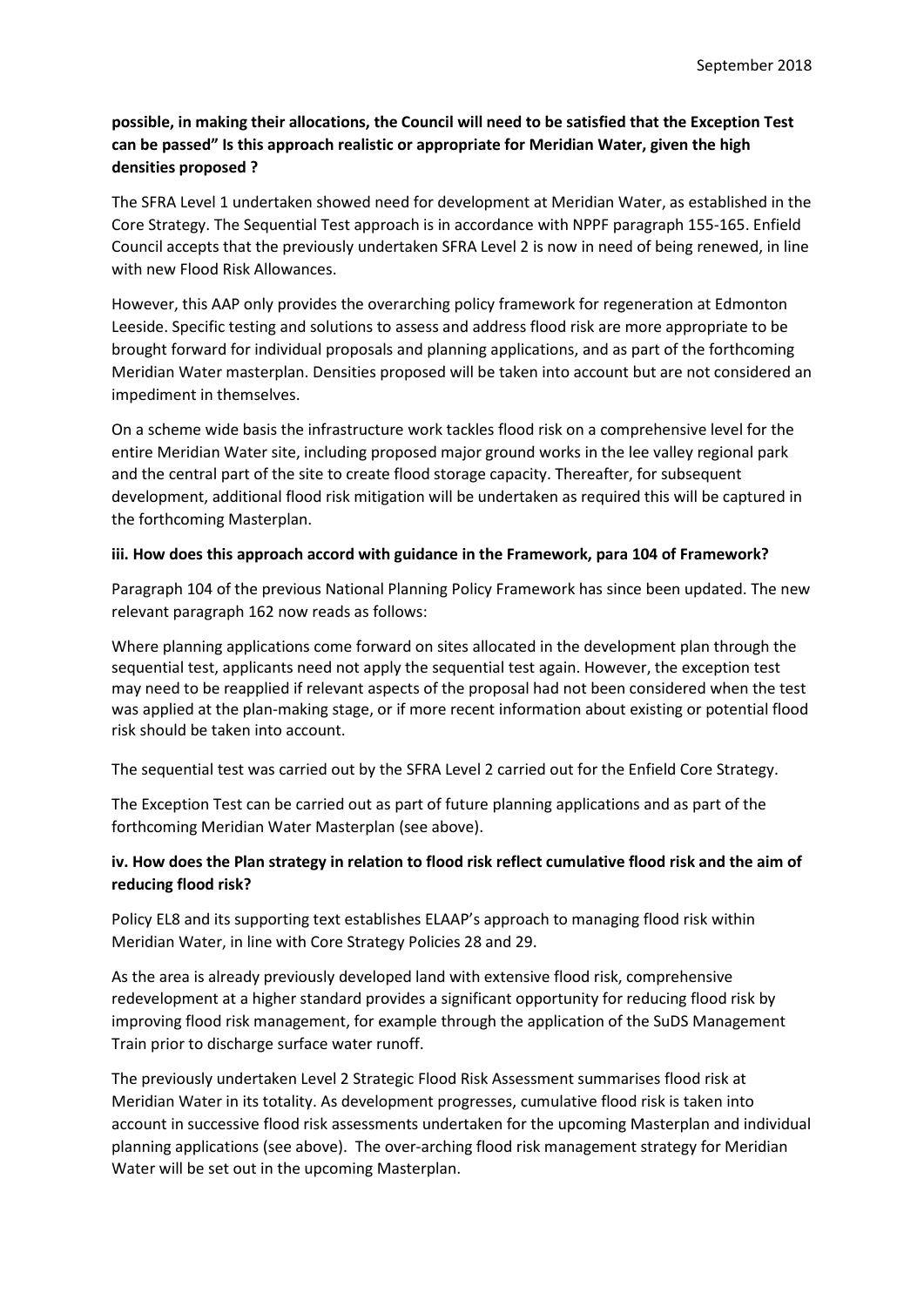#### **v. Does the plan make realistic assumptions about upstream and downstream flood storage?**

Upstream and downstream flood storage are potential parts of a comprehensive flood risk management strategy for Meridian Water. However, the application of this as a potential solution will requires detailed assessment which will be more appropriately undertaken to support the more detailed plans of the Masterplan. At this stage plans will be sufficiently detailed to allow realistic negotiations with land owners.

The flood risk management strategy being developed for Meridian Water demonstrates that flood risk can be managed on site and therefore additional offsite storage will not be required.

ELAAP sets the strategic planning policy framework to allow for such plans to be taken forward by the upcoming Masterplan and as part of subsequent planning applications. Policy EL8 also allows for seeking of planning obligations for subsequent development where there is a risk of flooding and where flood mitigation infrastructure is required, in line with Enfield's Core Strategy and Section 106 SPD.

#### **vi. Is there a timescale for the provision of flood storage?**

Timing as well as the level and location of demand for the provision of flood storage will be driven by subsequent development timetables and therefore assessed as part of the upcoming Meridian Water Masterplan and subsequent planning applications.

### **vii. Is it necessary for the Plan to make specific provision for flood risk infrastructure and surface water drainage?**

The plan sets the general planning policy framework for requiring flood risk infrastructure and surface water drainage as necessary. The council agrees that any specific flood risk infrastructure requirements must be agreed with Environment Agency. The council has consulted the Environment Agency on ELAAP and has drafted a relevant statement of common ground.

Both parties agree that assessing and managing flood risk is critical to the development of Meridian Water. Although Meridian Water lies within Flood Zones 2 and 3 it is identified by the Core Strategy (2010) as a location for development due to the borough's wider sustainability objectives. The Level 2 Strategic Flood Risk Assessment (2013) that was carried out for this site concluded that it is feasible to make the development safe without increasing flood risk elsewhere. Policy EL8 requires all developments to carry out a site specific Flood Risk Assessment (FRA) to be submitted with each planning application.

The Environment Agency also has its own overarching plans for flood risk management infrastructure improvements in the Lee Valley which are still evolving. The Council is committed to continue working with the Environment Agency on improving food risk infrastructure in the area.

More specific plans for surface water drainage must respond to individual development details and be integrated in and connected with the landscaping and design of each development, as per policy EL8. This is therefore better addressed as part of the upcoming Meridian Water Masterplan and subsequent planning applications.

## **viii. Is it necessary for the Plan to make specific provision to address issues relating to land contamination within the plan area, including the potential effects of development in Source Protection Zones (SPZs)?**

It is not considered necessary to make specific reference as any forthcoming planning application on contaminated land would already require a preliminary risk assessment.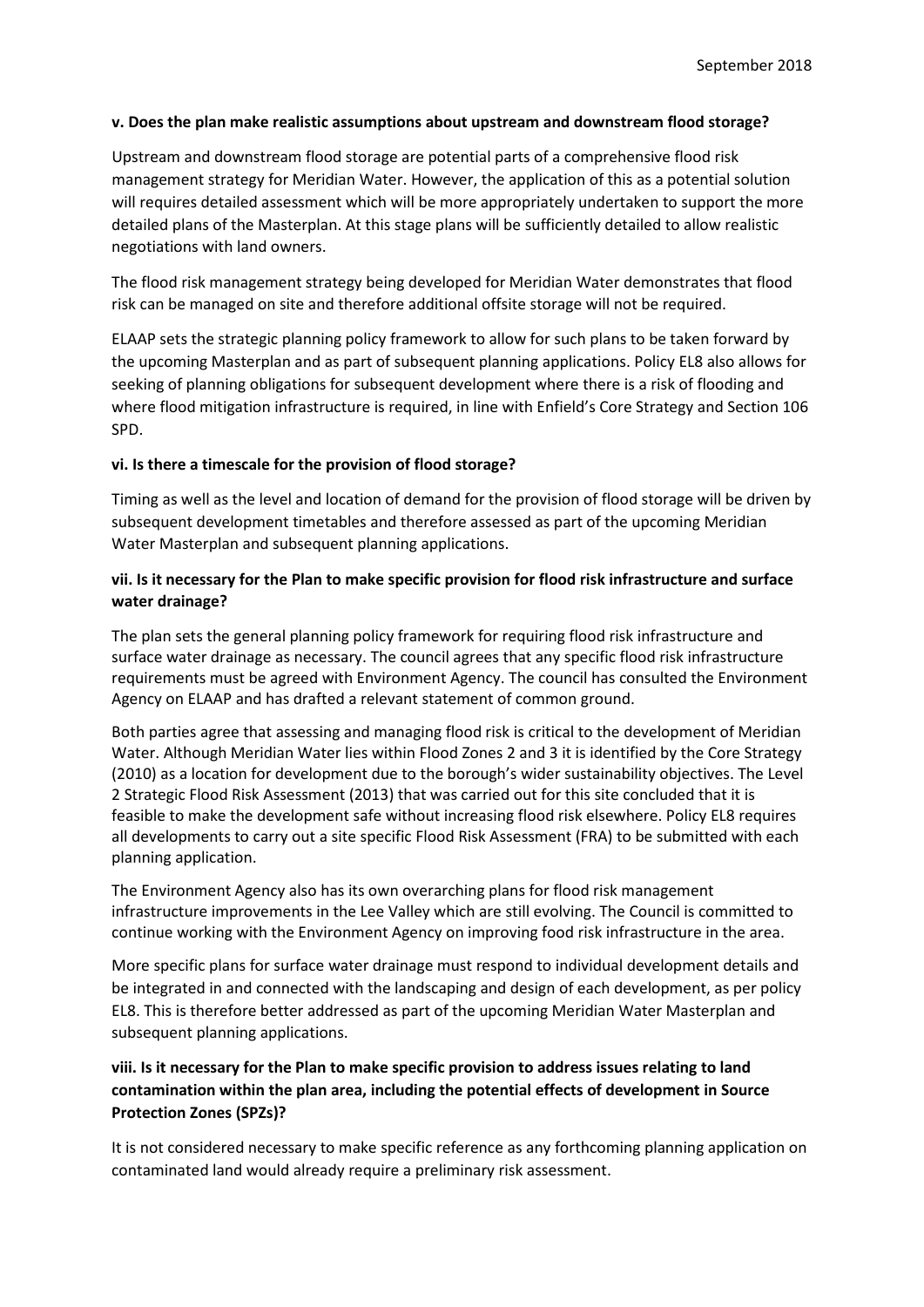The ELAAP policy and implementation schedule recognise remediation as a necessary part of the comprehensive redevelopment of a previously developed area. This is in line with Core Strategy Policy 32 and associated DMD Policies.

The statement of common ground being prepared jointly by Enfield Council and the Environment Agency also mutually recognises contaminated land at Meridian Water posing a potential threat to groundwater and sets out that there is an existing requirement for planning applications on contaminated land to undertake a preliminary risk assessment and it is not necessary to provide further reference in the ELAAP.

The Core Strategy, DMD and ELAAP set the overarching policy framework, however more specific provision to address issues relating to land contamination within the plan area, including the potential effects of development in Source Protection Zones (SPZs) will be addressed through the upcoming Meridian Water Masterplan and subsequent planning applications.

For example, Meridian Water Masterplan team has already undertaken both soil and groundwater remediation on the Willoughby Lane site and this will be completed to residential standards by early 2019.

Also, as part of the HIF infrastructure funding bid currently being undertaken by Enfield, this would include remediation of all the land in central section of Meridian Water plus the road corridors across the site. As part of the masterplan, the council will detail the remediation plans for the rest of the site.

## **ix. Is it necessary for the Plan to make specific provision for flood risk infrastructure and surface water drainage?**

See response to question (vii) above.

#### **x. How will the plan respond to the operational needs of Thames Water?**

A Statement of Common Ground is being prepared jointly by the Council and Thames Water. This agrees to a number of wording changes relating to the reservoirs, to Deephams STW and other land owned by Thames Water, to reassure Thames Water of the council's recognition of Thames Water's operational requirements and the council's commitment to not undermining these through ELAAP.

The statement of common ground mutually recognises that the Deephams site will continue in ongoing use as an operational sewage treatment works, that the land to the north of the North Circular and south of William Girling Reservoir, and land to the south or the North Circular, including land owned by Thames Water, is not publicly accessible and should not be referenced as '*open space*', or variations on this label, that the structural integrity of the reservoirs and health and safety issues must be fully recognised and that any proposals on land south of William Girling Reservoir and land to the south of the North Circular Road at Harbet Road must involve working with the landowners, including Thames Water.

The designation of Deephams STW as Strategic Industrial location is now acceptable to Thames Water and in line with the London Plan. The purpose of the designation is to recognise the STW's strategic importance for Enfield and the wider north London area, and to add a level of safeguarding to the land to protect this function.

**xi. With regard to the potential for disturbance impact to the Walthamstow Reservoirs SSSI/ Lee Valley SPA/Ramney site, does the Plan take an acceptable approach to mitigating any likely significant effects?**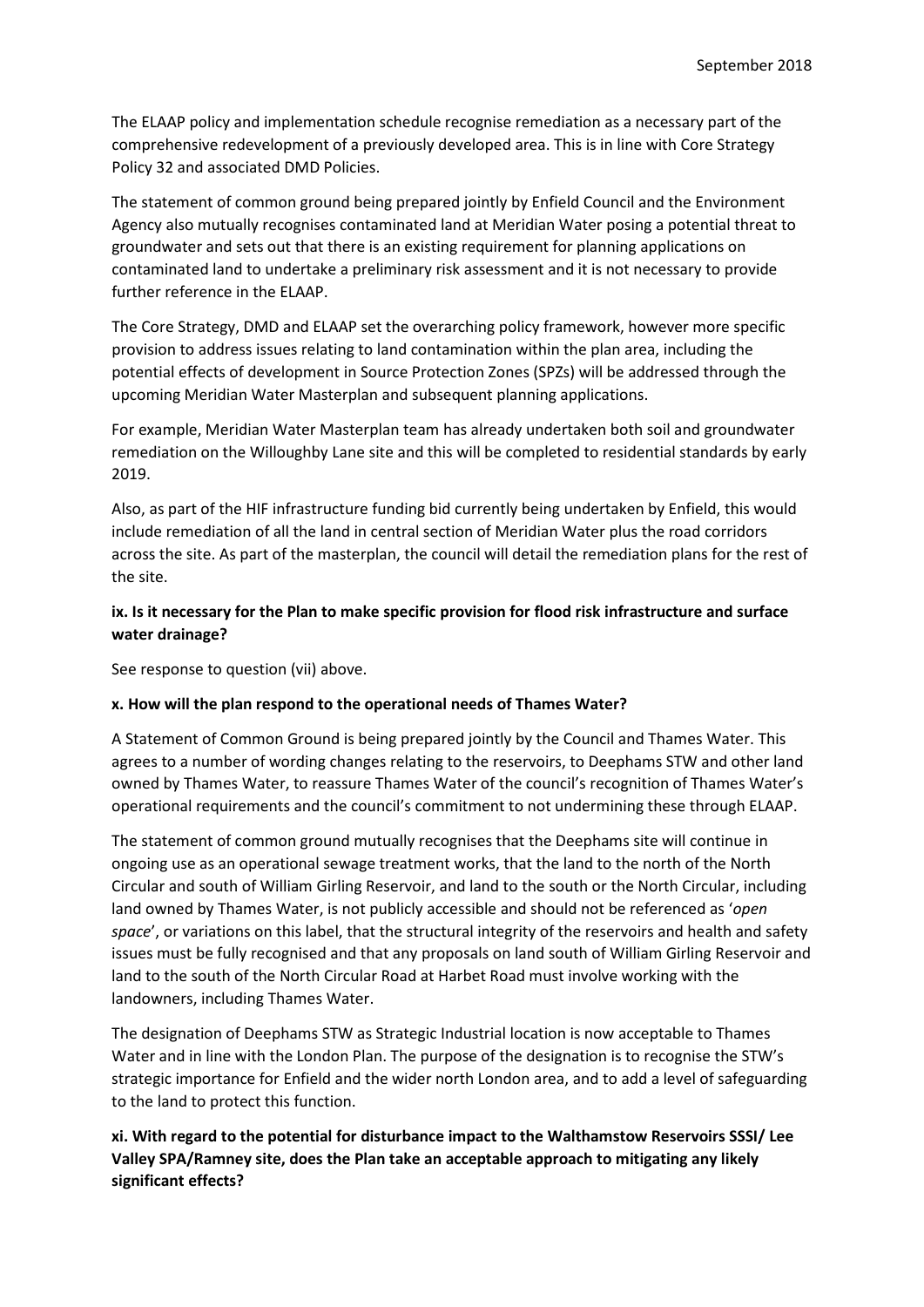The Council has agreed a Statement of Common Ground with Natural England which addresses concerns relating to disturbance and impact.

Both parties recognise that development must not negatively impact on areas of ecological importance and will include additional wording to that effect.

The statement of common ground particularly recognises that development must not negatively impact on areas of ecological importance, particularly through recreational disturbance, and will include additional wording for Policy EL9 through adding a new item on the subject of avoiding negative impacts such as recreational disturbance on sites of ecological importance, including the Chingford Reservoirs SSSI and Lee Valley Special Protection Area/ Ramsar site at Walthamstow Reservoirs.

### **xii. Does the Plan make appropriate provision for ecological enhancements along river corridors and throughout the Plan area?**

The AAP Objective 5 sets out within Edmonton Leeside to 'create a linked network of blue and green spaces which improve green infrastructure and habitats', establishing a clear AAP direction to provide ecological enhancements.

Protecting, reconnecting and improving habitat along the watercourses is provided for through numerous policies in ELAAP including Policy EL9, EL12, EL20, EL27 and EL28.

The AAP's significant, appropriate provision for ecological enhancements along river corridors and throughout the Plan area is also demonstrated and recognised through the statements of common ground agreed with the Lee Valley Regional Park, Natural England and Canal & River Trust.

## **xiii. How does the Plan balance the aims of regeneration with those of enhancing biodiversity throughout the Plan area?**

This is set out both in ELAAP's Objectives and policies (as per above on matter xii). The broader policy framework for this is set out in the Core Strategy (including strategic objective 2 and policies 29 and 36; additionally policy 46 sets this out as a provision which is suitable to be funded and/or implanted through planning obligations) and associated DMD policies as well as the London Plan including draft London Plan policy G6.

More detailed plans for enhancing biodiversity as well as the quality of and access to local environment are set out in the upcoming Meridian Water Masterplan and subsequent planning applications, in line with more detailed plans being developed.

The council believes that the comprehensive redevelopment of an area which is rich in biodiversity resources but which in the past has lacked both quality, positive management and access to said resources, poses a significant opportunity to make improvements.

### **xiv. Would the wording proposed in the relevant Plan policies be an effective means of achieving the aims and objectives of the Plan?**

Yes, it is considered that the wording proposed in policies EL8, EL9, EL12, EL20, EL27 and EL28 would be an effective means of achieving the aims and objectives of the Plan, in particular Objective 1 on Building a Sustainable Urban Neighbourhood, Objective 3 on Connectivity, Objective 4 on Delivering Sustainable Regeneration and Objective 5 on Celebrating the Lee Valley Waterways and Open Spaces.